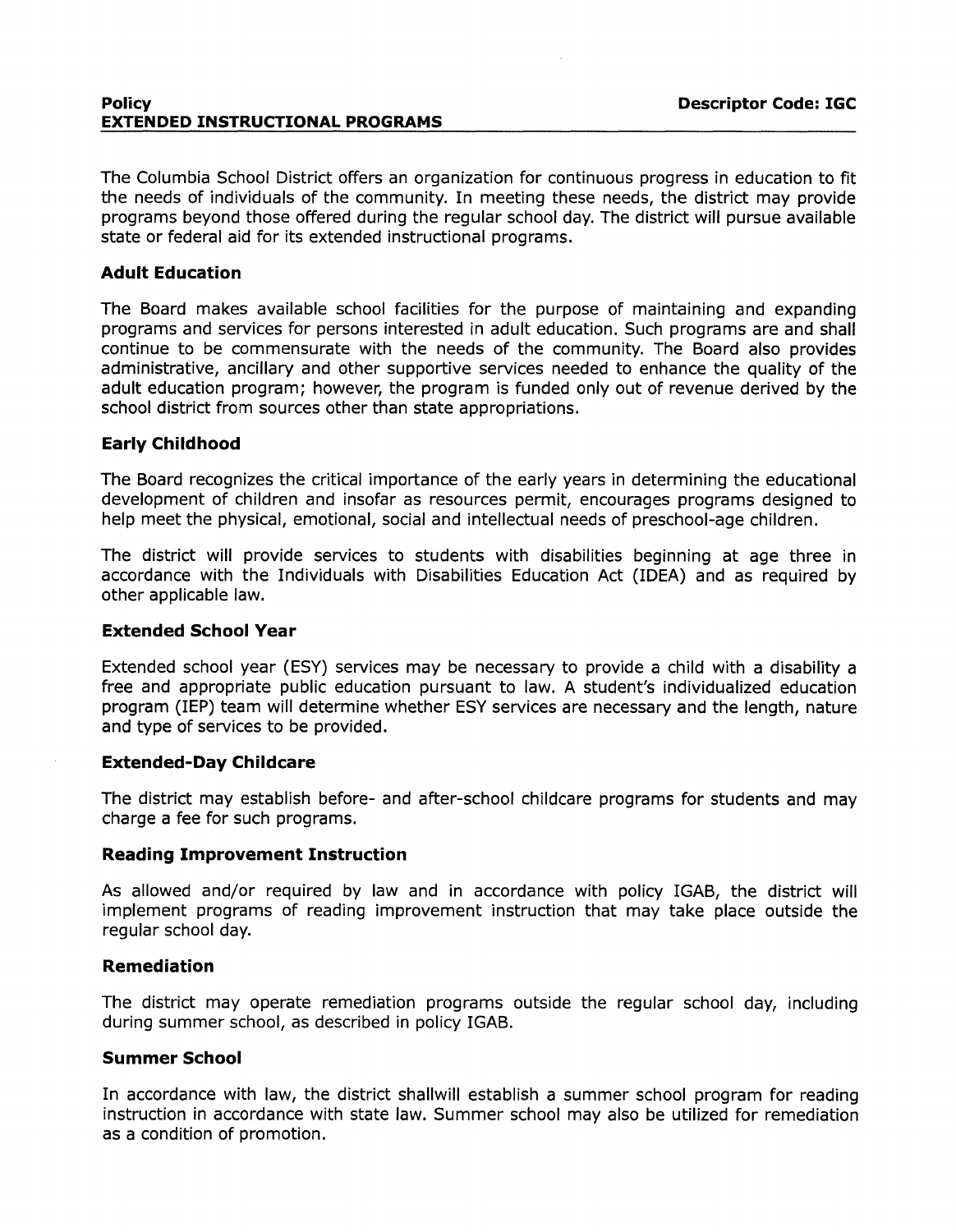# **Violence Prevention**

The district may provide a violence prevention instructional program. The program shall instruct students on the negative consequences of membership in or association with criminal street gangs or street gang activity, encourage nonviolent conflict resolution of problems facing youth, present alternative constructive activities for the students, and encourage community participation in program instruction. The program shall be administered as appropriate for different grade levels and shall not be offered for academic credit. The district will contact the Department of Elementary and Secondary Education for guidance in establishing a violence prevention instructional program and will apply for any available state or federal aid.

#### \*\*\*\*\*\*\*

# **Note: The reader is encouraged to check the index located at the beginning of this section for other pertinent policies and to review administrative procedures and/or forms for related information.**

Columbia Public Schools Date Adopted: 3/3/1997 Last Revised: 10/8/2018

These references are not intended to be part of the policy itself, nor do they indicate the basis or authority for the board to enact this policy. Instead, they are provided as additional resources for those interested in the subject matter of the policy.

| <b>State Reference</b>   | <b>Description</b>                          |
|--------------------------|---------------------------------------------|
| §160.053, RSMo.          | <b>State Statute</b>                        |
| §160.500, RSMo.          | <b>State Statute</b>                        |
| §161.650, RSMo.          | <b>State Statute</b>                        |
| §167.645, RSMo           | <b>State Statute</b>                        |
| §171.091, RSMo.          | <b>State Statute</b>                        |
| §178.280, RSMo.          | <b>State Statute</b>                        |
| §178.290, RSMo.          | <b>State Statute</b>                        |
| §178.693, RSMo.          | <b>State Statute</b>                        |
| <b>Federal Reference</b> | <b>Description</b>                          |
|                          |                                             |
| 20 U.S.C. § 1400-1417    | Individuals with Disabilities Education Act |
| 34 C.F.R Part 300        | Individuals with Disabilities Education Act |

Portions 2018 (7/18), Missouri School Boards' Association, Registered in U.S. Copyright Office. For Office Use Only: [IGC-C.C93]

(Signature Page to Follow)